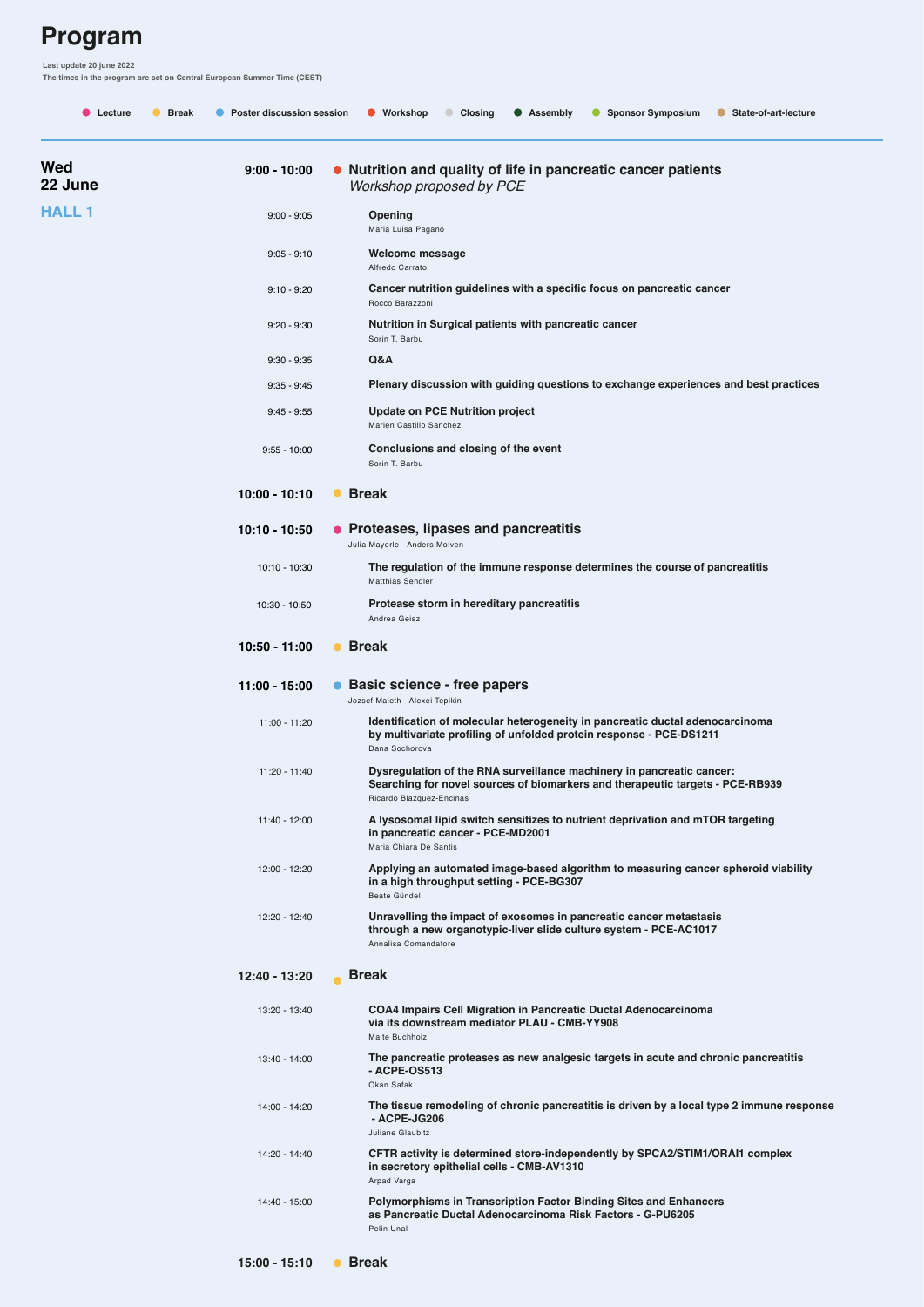**22 June Wed**

**HALL 1**

## **YOUPPIE Section EPC 2022 Kyiv 15:10 - 17:40**

| 17:40 - 17:45   | End of the congress day                                                                                                                                                                   |
|-----------------|-------------------------------------------------------------------------------------------------------------------------------------------------------------------------------------------|
| $17:25 - 17:40$ | Targeting mutant KRAS - renaissance of concept, opportunities and challenges for pancreatic cancer<br><b>Dietrich Ruess</b>                                                               |
| $17:10 - 17:25$ | Addressing a key challenge of pancreatic cancer: early detection<br>Acedo Pilar                                                                                                           |
| $17:00 - 17:10$ | YOUPPIE award session with introduction and talks from the two awardees                                                                                                                   |
| $16:15 - 17:00$ | Three young scientists from Ukraine: being a pancreatologist in Ukraine<br>and being a Ukrainian pancreatologist abroad in 2022<br>Andrii Khomiak - Oleksandra Lanhazo - Liudmyla Pererva |
| $16:00 - 16:15$ | Definition and grading of post pancreatectomy acute pancreatitis (PPAP)<br>Elisa Bannone                                                                                                  |
| $15:45 - 16:00$ | Consensus definition of microlithiasis and sludge as cause of biliary pancreatitis<br>Simon Sirtl                                                                                         |
| 15:30 - 15:45   | The PORSCH trial<br>Jasmijn Smiths                                                                                                                                                        |
| $15:15 - 15:30$ | The Waterfall trial<br>Enrique De Madaria                                                                                                                                                 |
| $15:10 - 15:15$ | <b>Introduction, YOUPPIE Today</b><br>Andrii Khomiak - Giovanni Marchegiani - Hanna Sternby                                                                                               |
|                 |                                                                                                                                                                                           |

**22 June Wed**

|                 | <b>PRE-CONGRESS COURSE</b><br>Gut microbiome in pathogenesis and therapy of pancreatic, liver and GI tract diseases            |
|-----------------|--------------------------------------------------------------------------------------------------------------------------------|
| 09:00 - 09:05   | $\bullet$ Welcome speech<br>Andriy Dorofeyev                                                                                   |
| 09:05 - 11:05   | • Potential pathogenic links of gut microbiome and pancreatic pathology<br>Andriy Dorofeyev - Cindy Neuzillet                  |
| 09:05 - 09:35   | Gut microflora in pancreatic diseases: possible pathogenic mechanisms and risks<br>Albrecht Neesse                             |
| 09:35 - 10:05   | Alpha-1 antitrypsin deficiency: pancreatic-pulmonary – gut axes<br>Joanna Chorostowska                                         |
| 10:05 - 10:35   | The microbiota and immune system crosstalk in pancreatic diseases<br>Gulustan Babayev                                          |
| $10:35 - 11:05$ | Syndrome of increased epithelial permeability in pancreatic pathology<br>Marco Romano - Kateryna Priadko                       |
| $11:05 - 11:15$ | • Break                                                                                                                        |
| 11:15 - 13:15   | • Gut microbiome changes in pancreatic diseases<br>Albrecht Neesse - Sergyi Tkach                                              |
| $11:15 - 11:45$ | Role of gut microbiota on intestinal barrier function in acute pancreatitis<br>Sorin T. Barbu - Igor Khomiak - Olexander Rotar |
| $11:45 - 12:15$ | The gut microbiome in patients with chronic pancreatitis<br>Markus Lerch                                                       |
| $12:15 - 12:45$ | Exocrine pancreatic insufficiency association with changes in intestinal microbiota composition<br>Dan Dumitrascu              |
| 12:45 - 13:15   | Gut microbiota: its potential roles in pancreatic cancer<br><b>Cindy Neuzillet</b>                                             |
| $13:15 - 13:55$ | $\bullet$ Break                                                                                                                |
| 13:55 - 15:55   | • Microbiome and liver diseases<br>Andriy Dorofeyev - Tarkan Karakan                                                           |
| 13:55 - 14:25   | Morphological association of liver pathology with changes in the intestinal microbiome<br>Olena Dyadyk                         |
| 14:25 - 14:55   | The role of diet in gut microbiome modulation in non-alcoholic fatty liver disease<br>Olea Shvets                              |
| 14:55 - 15:25   | Microbiome and autoimmune liver diseases<br>Sevda Agayeva                                                                      |
| 15:25 - 15:55   | Gut microbiota in liver cirrhosis and its complications<br>Alexander Nersesov - Jamilya Kaibullayeva                           |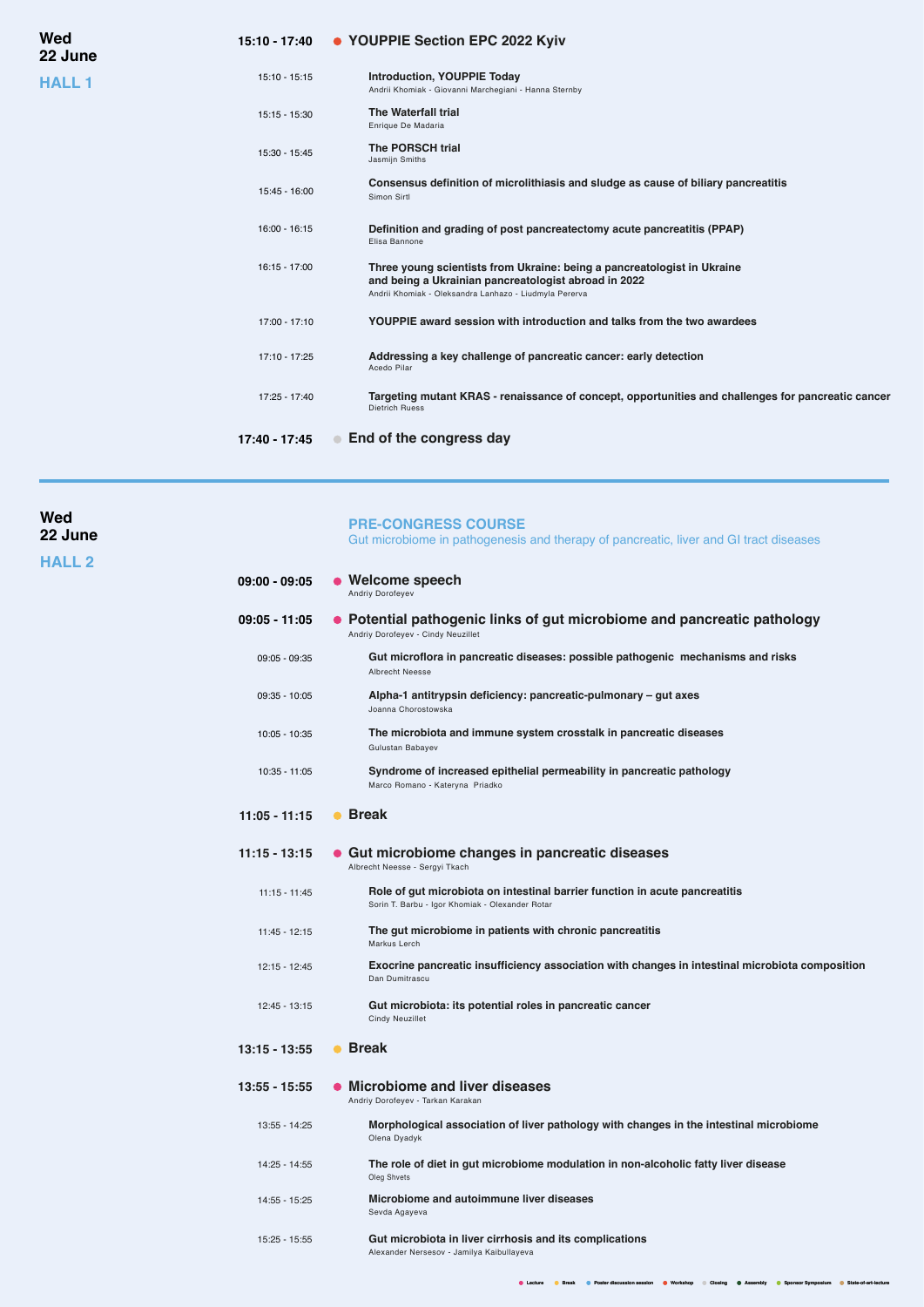| Wed<br>22 June | 15:55 - 16:05   | • Break                                                                                                                                               |
|----------------|-----------------|-------------------------------------------------------------------------------------------------------------------------------------------------------|
| HALL 2         | $16:05 - 18:05$ | • Bowel diseases in pancreatic pathology and therapeutic potential<br>of microbial modulation in pancreatic diseases<br>Dan Dumitrascu - Marco Romano |
|                | 16:05 - 16:35   | Irritable bowel syndrome and exocrine pancreatic insufficiency<br>Tarkan Karakan                                                                      |
|                | 16:35 - 17:05   | IBD and chronic pancreatitis: extraintestinal manifestations or concomitant disease?<br>Andriy Dorofeyev                                              |
|                | 17:05 - 17:35   | Questions about the use of antibiotics in pancreatic disorders<br>Gulustan Babayeva                                                                   |
|                | 17:35 - 18:05   | Fecal microbiota transplantation in chronic pancreatitis treatment<br>Sergyi Tkach                                                                    |
|                | $18:05 - 18:15$ | Conclusions and closing of the pre-course                                                                                                             |
| Thu<br>23 June | $09:00 - 09:15$ | • Opening Ceremony and Introduction<br>Matthias Löhr - Natalya Gubergrits                                                                             |
| HALL 1         | $09:15 - 09:30$ | • Looking back at the roots<br>Paul Georg Lankisch                                                                                                    |
|                | 09:30 - 10:50   | Membrane channels in physiology and pathophysiology of exocrine pancreas<br>Fred Gorelick - Ole H. Petersen - Robert Sutton                           |
|                | $09:30 - 09:50$ | The beneficial effect of CFTR restoration in acute pancreatitisis<br>Viktoria Venglovecz                                                              |
|                | $09:50 - 10:10$ | The role of different cell types in exocrine pancreas in health and disease<br>Julia Gerasimenko                                                      |
|                | $10:10 - 10:30$ | Plasma membrane Ca2+ channels in the physiology and pathology of the pancreas<br>Jozsef Maleth                                                        |
|                | $10:30 - 10:50$ | lon channels and transporters in (pancreatic) cancer pathophysiology<br>Albrecht Schwab                                                               |
|                | $10:50 - 11:00$ | • Break                                                                                                                                               |
|                | 11:00 - 12:40   | • Autoimmune Pancreatitis<br>Julia Mayerle - Vinciane Rebours                                                                                         |
|                | 11:00 - 11:20   | Why is follow-up of autoimmune pancreatitis important?<br>Miroslav Vujasinovic                                                                        |
|                | 11:20 - 11:40   | Autoimmune pancreatitis: where are we now?<br>Enrique De Madaria                                                                                      |
|                | 11:40 - 11:55   | Autoimmune Pancreatitis in Europe: Clinical Profile and Response to Treatment<br>Kasper A. Overbeek                                                   |
|                | $11:55 - 12:10$ | Long-term outcomes from a large cohort of type-1<br>Marco Lanzilotta                                                                                  |
|                | 12:10 - 12:25   | Autoimmune pancreatitis type 2 and inflammatory bowel disease: bicentric analysis<br>and systematic review of the literature<br>Sara Nikolic          |
|                | 12:25 - 12:40   | Incidence of endocrine and exocrine insufficiency in patients with autoimmune pancreatitis<br>at diagnosis and after treatment<br>Matteo Tacelli      |
|                | 12:40 - 14:10   | Improving of quality of life in patients with PEI due to PERT<br>with pancreatin in minimicrospheres<br>Symposium by ABBOTT                           |
|                | 12:40 - 13:02   | <b>Secondary PEI</b><br>Enrique De Madaria                                                                                                            |
|                | 13:02 - 13:24   | <b>Treatment of Primary and Secondary PEI</b><br>Miroslav Vujasinovic                                                                                 |
|                | 13:24 - 13:46   | Ladder to Happiness<br>Natalya Gubergrits                                                                                                             |
|                | 13:46 - 14:08   | PEI in patients with functional and inflammatory bowel diseases<br>Andriy Dorofeyev                                                                   |
|                | 14:10 - 14:40   | <b>Break</b>                                                                                                                                          |

**Lecture Break Poster discussion session Workshop Closing Assembly Sponsor Symposium State-of-art-lecture**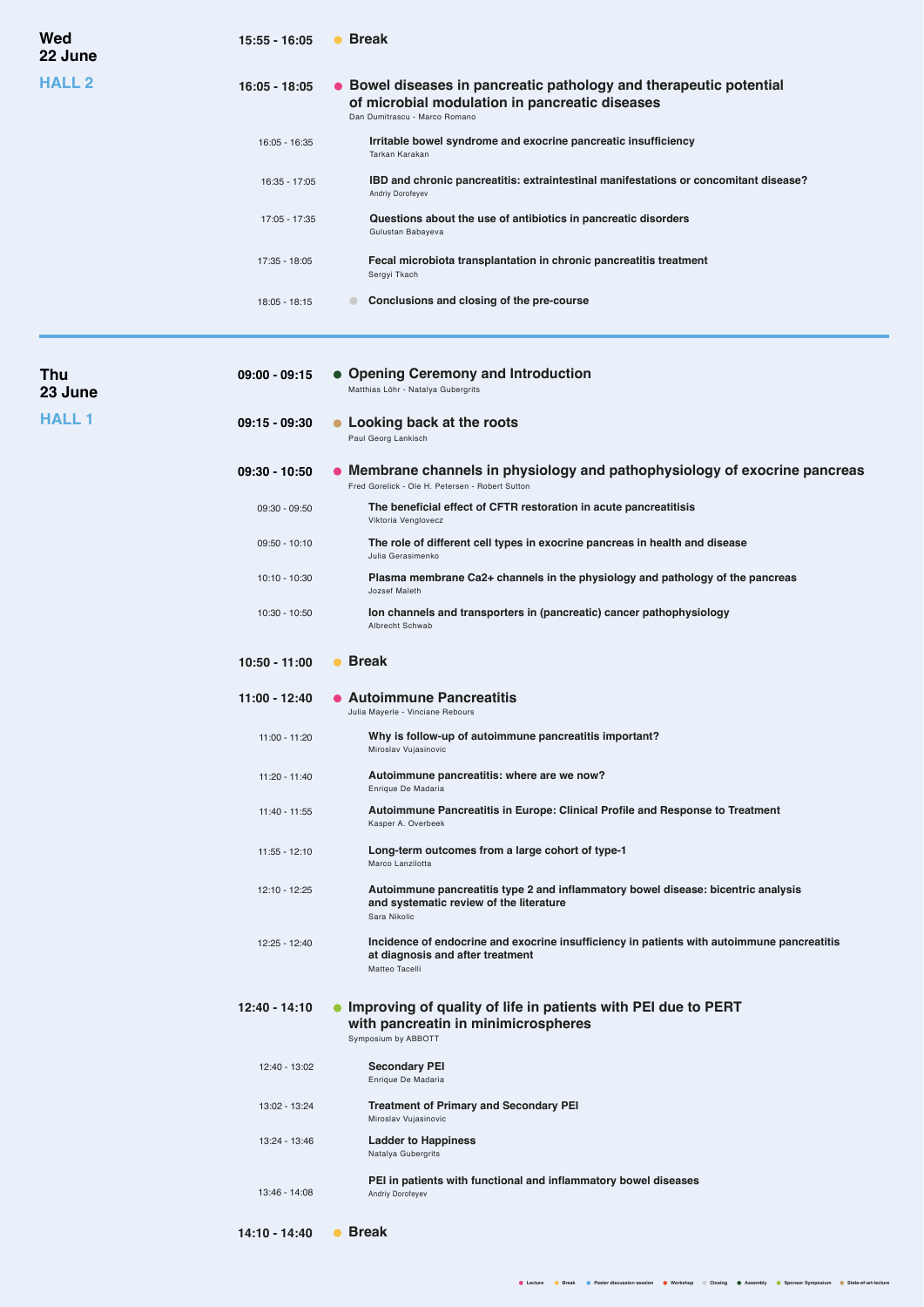**23 June Thu**

| 14:40 - 15:00   | <b>EPC Lifetime Award Lecture</b><br>Non-alcoholic fatty pancreas disease - clinical consequences<br>Petr Dite - Matthias Löhr                                                                                                         |
|-----------------|----------------------------------------------------------------------------------------------------------------------------------------------------------------------------------------------------------------------------------------|
| 15:00 -15:30    | Poster discussion session - SURGERY and ENDOSCOPY<br>Andrii Klimenko - Roberto Valente                                                                                                                                                 |
| 15:03 - 15:06   | Video grading of the pancreatic anastomosis during robotic pancreatoduodenectomy<br>to assess learning curve and risk of pancreatic fistula - PS-BV1632<br>Bram Van den Broek                                                          |
| 15:06 - 15:09   | Postoperative serum hyperamylasemia (POH) adds value to the Fistula Risk Score (FRS)<br>in predicting pancreatic fistula after pancreatoduodenectomy - PS-EB633<br>Elisa Bannone                                                       |
| 15:09 - 15:12   | Prevention of insufficiency of creatojejunoanastomosis during pancreatoduodenal<br>resection using falciform ligament of the liver - PS-NV306<br>Nikolai Veligotsky                                                                    |
| 15:12 - 15:15   | Intraoperative blood loss estimation in hepato-pancreato-biliary surgery: relevant, not reported,<br>not standardized. Results from a systematic review and a worldwide snapshot survey - PS-GP417<br>Giampaolo Perri                  |
| $15:15 - 15:18$ | Technical tips to optimize the surgical view during robotic-assisted pancreaticoduodenectomy?<br>$-$ PS-YI018<br>Yosuke Inoue                                                                                                          |
| 15:18 - 15:21   | Management of clinically-relevant postoperative pancreatic fistula related<br>fluid collections after distal pancreatectomy - PS-GG1021<br>Giovanni Guarneri                                                                           |
| 15.21-15.24     | <b>Outcomes of Combined management Biliary and Gastric Outlet Obstruction</b><br>(CABRIOLET Study): a multicentre retrospective analysis - PS-GV904<br>Giuseppe Vanella                                                                |
| 15.24-15-27     | <b>Exploring a Novel Composite Diagnostic Tool Using Non-contrast EUS Enhanced</b><br>Cyst WallMicrovascular Imaging and Cyst Fluid Analysis to Differentiate Pancreatic<br>Cystic Neoplasms - PS-GK1612<br>Glenn Koleth               |
| 15.27-15.30     | Clinical relevance of pancreatic fistula in pancreas transplantation:<br>a Comprehensive Complication Index (CCI)-based analysis of postoperative outcomes<br>and predictors of graft survival - PS-CM730<br>Cristina Martinez Chicote |
| 15:30 - 16:50   | Bioenergetics / metabolism / metabolomics of pancreatitis and pancreatic cancer<br>Federico Canzian - Jozsef Maleth - Alexei Tepikin                                                                                                   |
| 15:30 - 15:50   | Fuelling calcium pumps in pancreatitis and pancreatic cancer<br>Jason bruce                                                                                                                                                            |
| $15:50 - 16:10$ | The cellular stress response as an efficient therapeutic target for PDAC<br>Juan lovanna                                                                                                                                               |
| $16:10 - 16:30$ | Using new-onset diabetes for early detection of pancreatic cancer<br>Eithne Costello                                                                                                                                                   |
| 16:30 - 16:50   | Translational research in pancreatitis: from bed to bench to bedside<br>Peter Hegyi                                                                                                                                                    |
| $16:50 - 17:00$ | • Break                                                                                                                                                                                                                                |
| 17:00 - 17:55   | Recent advances in pancreatic endoscopy<br>$\bullet$<br>Ihor Nastashenko - Petro Ogorodnik                                                                                                                                             |
| 17:00 - 17:20   | Endoscopic ultrasound drainage of pancreatic pseudocysts<br>Ivan Tereshkevych                                                                                                                                                          |
| 17:20 - 17:40   | Fine needle aspiration (FNA) and fine needle biopsy (FNB) of the pancreas<br>Lidziya Tarasenka                                                                                                                                         |
| 17:40 - 17:55   | <b>Endoscopic Papillectomy compared to Surgery for Non-Invasive Ampullary Lesions</b><br>and early Ampullary Cancers - a Pancreas2000 /European Pancreatic Club - Study<br>Marcus Hollenbach                                           |
| 17:55 - 18:35   | • Recent advances in pancreatic surgery and radiotherapy<br>Marco Del Chiaro - Oleksandr Usenko                                                                                                                                        |
| $17:55 - 18:15$ | Radiotherapy in combined treatment of pancreatic cancer<br>Sergey Zemskov                                                                                                                                                              |
| $18:15 - 18:35$ | Recent advances in pancreatic surgery<br><b>Helmut Friess</b>                                                                                                                                                                          |
| 18:35 - 18:40   | End of the congress day<br>$\bullet$                                                                                                                                                                                                   |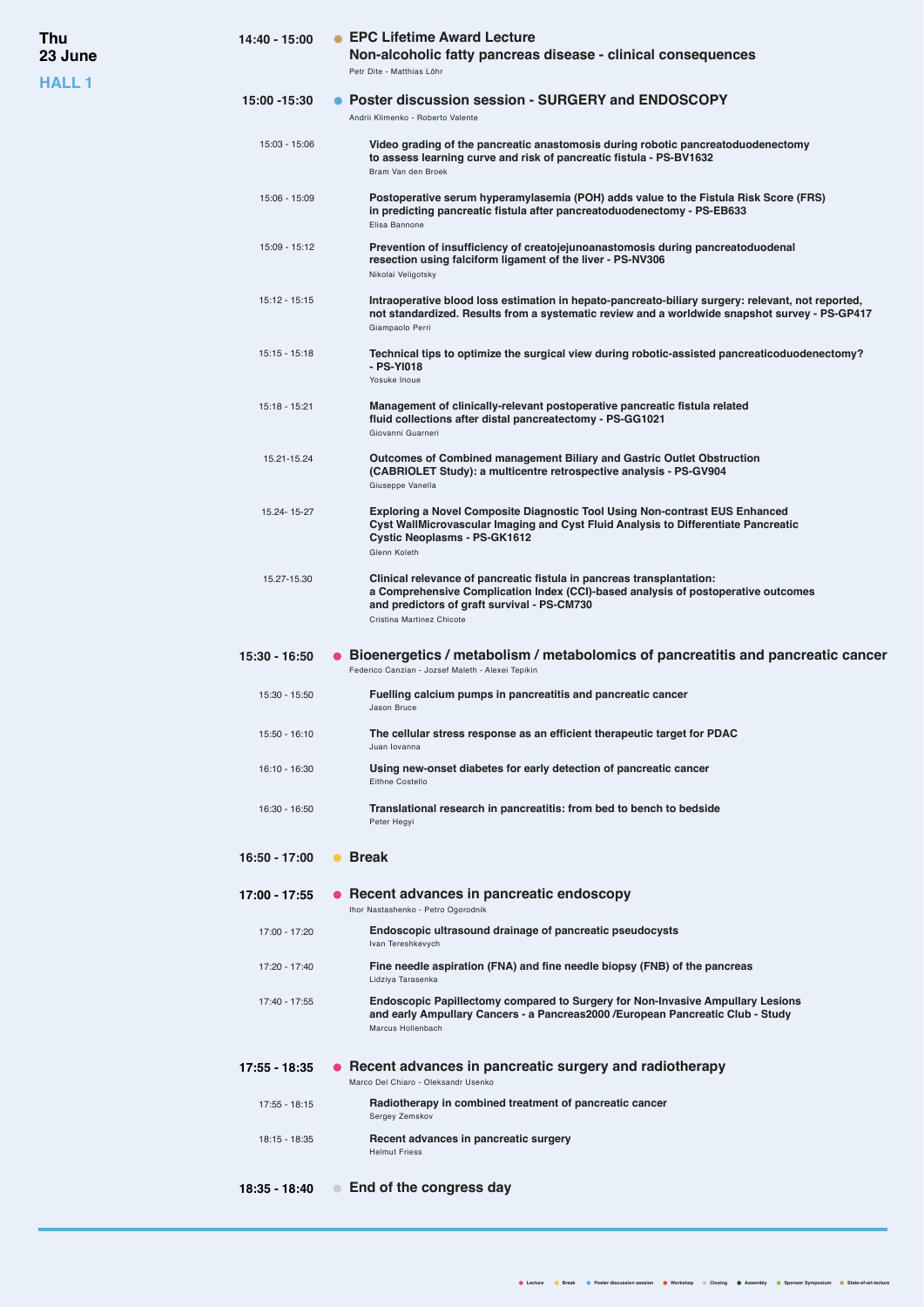**24 June Fri**

| $07:30 - 09:00$ | • Council Meeting                                                                                                                                                                                                                                            |
|-----------------|--------------------------------------------------------------------------------------------------------------------------------------------------------------------------------------------------------------------------------------------------------------|
| $09:00 - 10:00$ | <b>Pancreatic tumors</b><br>Helmut Friess - Igor Khomiak - Giovanni Marchegiani                                                                                                                                                                              |
| $09:00 - 09:15$ | Gut microbiota and pancreatic cancer: any connection?<br>Margaret Sällberg-Chen                                                                                                                                                                              |
| $09:15 - 09:30$ | Neuroendocrine tumors of the pancreas sporadic or MEN1 - which difference<br>Sébastien Gaujoux                                                                                                                                                               |
| $09:30 - 09:45$ | Surgical treatment of malignant periampullary tumors<br>Oleksandr Usenko                                                                                                                                                                                     |
| $09:45 - 10:00$ | Surgical treatment of metastatic pancreatic cancer<br>Sohei Satoi                                                                                                                                                                                            |
| $10:00 - 10:10$ | $\bullet$ Break                                                                                                                                                                                                                                              |
| $10:10 - 11:30$ | • Pancreatic tumors (continuation)<br>Diuna Cahen - Roberto Valente                                                                                                                                                                                          |
| $10:10 - 10:25$ | Surgical treatment of locally advanced pancreatic cancer.<br>Vascular resectionsand reconstructions<br>Marco Del Chiaro                                                                                                                                      |
| $10:25 - 10:40$ | <b>Familial pancreatic cancer</b><br>Kyoichi Takaori                                                                                                                                                                                                         |
| $10:40 - 10:50$ | Usefulness of endoscopic ultrasound (EUS)-guided elastography for the diagnosis<br>of malignancy of solid pancreatic tumors. Analysis of a large prospective registry<br>from a referal center<br>Julio Iglesias-Garcia                                      |
| $10:50 - 11:00$ | Surgical indication and outcomes of conversion surgery for initially unresectable<br>locally advanced pancreatic cancer<br>Yuta Yoshida                                                                                                                      |
| $11:00 - 11:10$ | Strategy of neoadjuvant therapy for resectable/borderline resectable pancreatic<br>ductal adenocarcinoma<br>Daisuke Hashimoto                                                                                                                                |
| $11:10 - 11:20$ | Enucleation of pancreatic insulinomas: early- and long-term results of open surgery<br>in 43 years' experience in a single center<br>Anna Caterina Milanetto                                                                                                 |
| $11:20 - 11:30$ | Extended pancreatectomy in treatment of patients with pancreatic cancer (our experience)<br>Volodymyr Kopchak                                                                                                                                                |
| 11:30 - 12:00   | • Round table discussion - poster discussion session<br>- PANCREATIC TUMORS<br>Ryan Baron - Konstantin Kopchak                                                                                                                                               |
| $11:30 - 11:33$ | The diagnostic and prognostic value of apelin (APLN) and serum amyloid A3 (SAA3)<br>adipocytokine measurement in patients with pancreatic ductal adenocarcinoma (PDAC)<br>compared to chronic pancreatitis (CP) and healthy subjects<br>Michal Jacub Stasiak |
| $11:33 - 11:36$ | Bile volatile organic compounds in diagnostics of pancreatic cancer and biliary obstruction:<br>a prospective proof-of-concept study<br>Ville Teränen                                                                                                        |
| 11:36 - 11:39   | <b>Survival Outcomes of Pancreatic Tumors in Pediatric Population:</b><br>Analysis of NCDB and SEER Databases<br>Andrii Khomiak                                                                                                                              |
| 11:39 - 11:42   | It is not necessary to resect all Mucinous Cystic Neoplasms of the Pancreas:<br>Current guidelines do not reflect the actual risk of malignancy A Systematic review<br>and Meta-Analysis<br>Tommaso Pollini                                                  |
| $11:42 - 11:45$ | Very early recurrence after R0\\R1 resection for pancreatic ductal adenocarcinoma:<br>proof of concept for a "BIOLOGICAL R2" definition<br>Giulio Belfiori                                                                                                   |
| $11:45 - 11:48$ | Heat shock protein 90: target structure in acute pancreatitis and pancreatic ductal adenocarcinoma<br>Aistė Kielaitė-Gulla                                                                                                                                   |
| 11:48 - 11:51   | The immune microenvironment in pancreatic ductal adenocarcinoma:<br>a potential preoperative marker of lymphnodal involvement<br>Ottavia De Simoni                                                                                                           |
| $11:51 - 11:54$ | Integration of serum, stool, and urine metabolomic profiles for pancreatic cancer risk prediction<br>Francisco Jurado                                                                                                                                        |
| $11:54 - 11:57$ | Dynamics and costs of patients with appropriate, "too early" and "too late" surgery<br>in Iow-risk Intraductal Papillary Mucinous Neoplasms                                                                                                                  |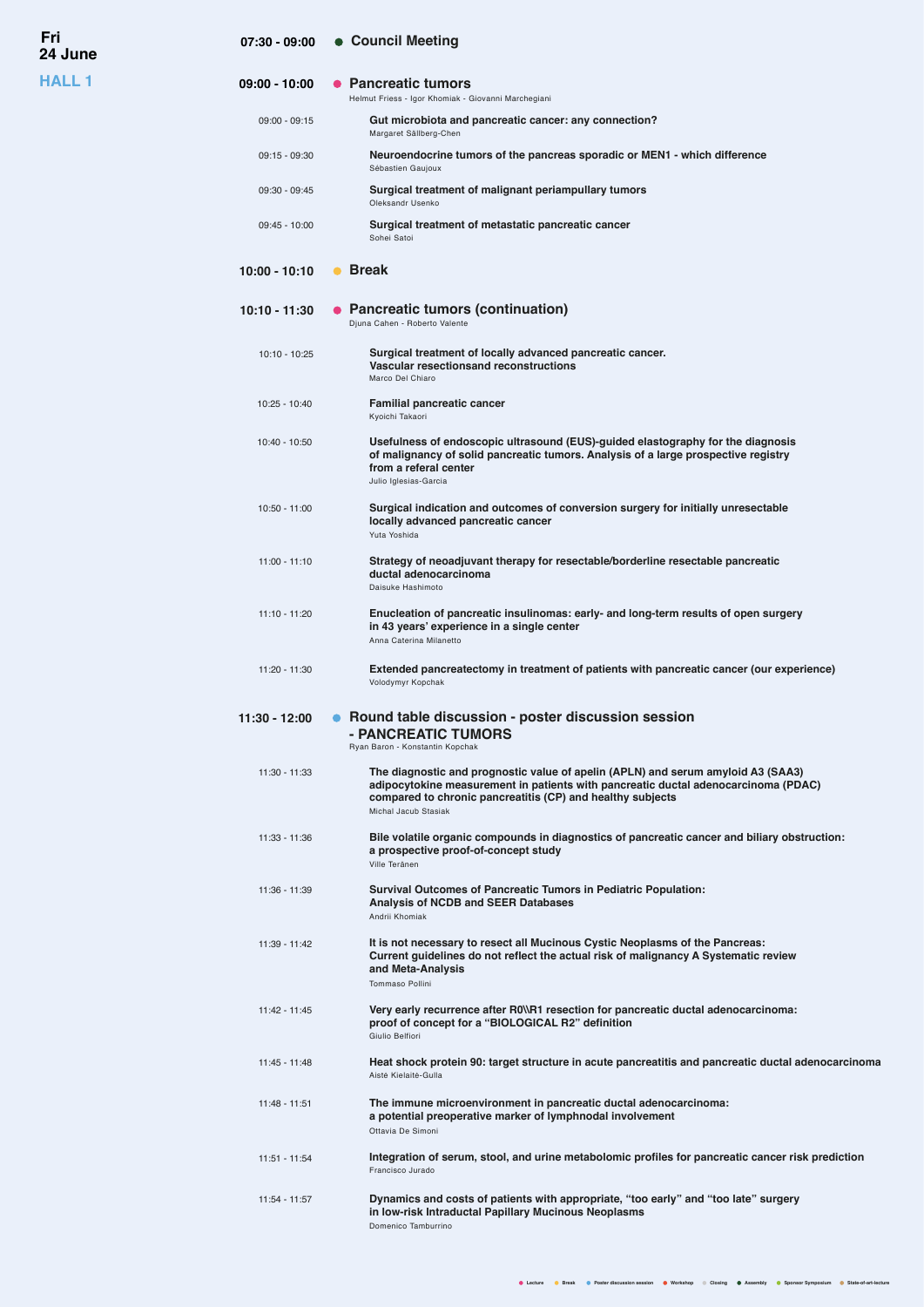## **HALL 1**

| 13:30 - 13:40   | $\bullet$ Break                                                                                                                                                                                               |
|-----------------|---------------------------------------------------------------------------------------------------------------------------------------------------------------------------------------------------------------|
| 13:40-15:25     | • Chronic pancreatitis<br>J. Enrique Domínguez Muñoz - Galina D. Fadeenko - Matthias Löhr - Igor Skrypnyk                                                                                                     |
| 13:40 - 13:55   | Understanding pancreatic fibrogenesis: implications for disease progression and treatment<br>Apte Minoti                                                                                                      |
| $13:55 - 14:10$ | Pancreatic pain: treatment options<br>Asbjørn Mohr Drewes                                                                                                                                                     |
| 14:10 - 14:40   | Surgery is always superior to endoscopy in chronic pancreatitis?<br>Güralp O. Ceyhan - László Czakó                                                                                                           |
| 14:40 - 14:55   | Staging of chronic pancreatitis - are we any closer?<br>Georg Beyer                                                                                                                                           |
| 14:55 - 15:05   | Post-pancreatitis diabetes mellitus – a high-volume tertiary center experience<br>Ana Dugic                                                                                                                   |
| $15:05 - 15:15$ | Pancreatic exocrine insufficiency, diabetes mellitus and malnutrition in chronic pancreatitis:<br>data from the basquenavarrese registry of chronic pancreatitis (pan-eus).<br>Clara Urteaga Casares          |
| $15:15 - 15:25$ | Genetic factors behind the recurrence of pediatric pancreatitis - results from the APPLE-R<br>(Analysis of Pediatric Pancreatitis) prospective, multicentre, observational clinical study<br>Andrea Párniczky |
| 15:25 - 15:55   | <b>Poster discussion session</b><br>Oleg Shvets - Heiko Witt                                                                                                                                                  |
| 15:25 - 15:28   | The effect of alpha-lipoic acid on adipocytokine level in patients with type 2 diabetes<br>mellitus and chronic pancreatitis<br>Larysa Zhuravlyova                                                            |
| 15:28 - 15:31   | Quality of life of patients with chronic pancreatitis who need surgical treatment<br>Mariana Fedorkiv                                                                                                         |
| 15:31 - 15:34   | Prevalence and factors associated with sarcopenia in a cohort of patients with chronic pancreatitis<br>Mikel Ganuza                                                                                           |
| 15:34 - 15:37   | Quality of life and stress assessment in patients with acute and chronic pancreatitis:<br>preliminary results of the Goulash-Plus clinical trial<br>Veronika Lillik                                           |
| 15:37 - 15:40   | The incidence of recurrent acute pancreatitis and chronic pancreatitis after acute pancreatitis.<br>A systematic review and meta-analysis.<br>Endre-Botond Gagyi                                              |
| 15:40 - 15:43   | Genetic and Idiopathic chronic pancreatitis display distinct clinical features at diagnosis<br>Chiara Deli                                                                                                    |
| 15:43 - 15:46   | Endoscopic procedures and quality of life in chronic pancreatitis patients<br>Mikael Parhiala                                                                                                                 |
| 15:46 - 15:49   | Correction of pathogenetic effects of liver disease on the course of chronic pancreatitis<br>with diabetes mellitus<br>Liliya Babinets                                                                        |
| 15:49 - 15:52   | Anatomical and physiological orientation is the fundamental principle of surgical treatment<br>of patients with chronic pancreatitis with ductal hypertension<br>Volodimyr Klymenko                           |
| 15:52 - 16:05   | • Break                                                                                                                                                                                                       |
| 16:05 - 17:20   | • Acute pancreatitis<br>Gabriele Capurso - Johanna Laukkarinen                                                                                                                                                |
| 16:05 - 16:20   | SARS-CoV-2 infection and acute pancreatitis. Evidence for support!<br>Sanjay Pandanaboyana                                                                                                                    |
| 16:20 - 16:35   | Hypertriglyceridemia-induced acute pancreatitis<br>Vinciane Rebours                                                                                                                                           |
| 16:35 - 16:50   | Modern treatment strategies of acute pancreatitis<br>Davor Stimac                                                                                                                                             |
| 16:50 - 17:00   | Thoracic epidural analgesia as an effective analgesic technique and potential disease-modifying<br>therapy for acute pancreatitis: Results from a systematic review<br>Rex Wan-Hin Hui                        |
| 17:00 - 17:10   | Anticoagulants decrease mortality and major complication rates in moderately severe<br>and severe acute pancreatitis - a systematic review and meta-analysis<br>Cristina Patoni                               |

**The predictive scores for acute pancreatitis severity have limited clinical usefulness: a systematic review and meta-analysis with pre and post test probability assessment** 17:10 - 17:20 Gabriele Capurso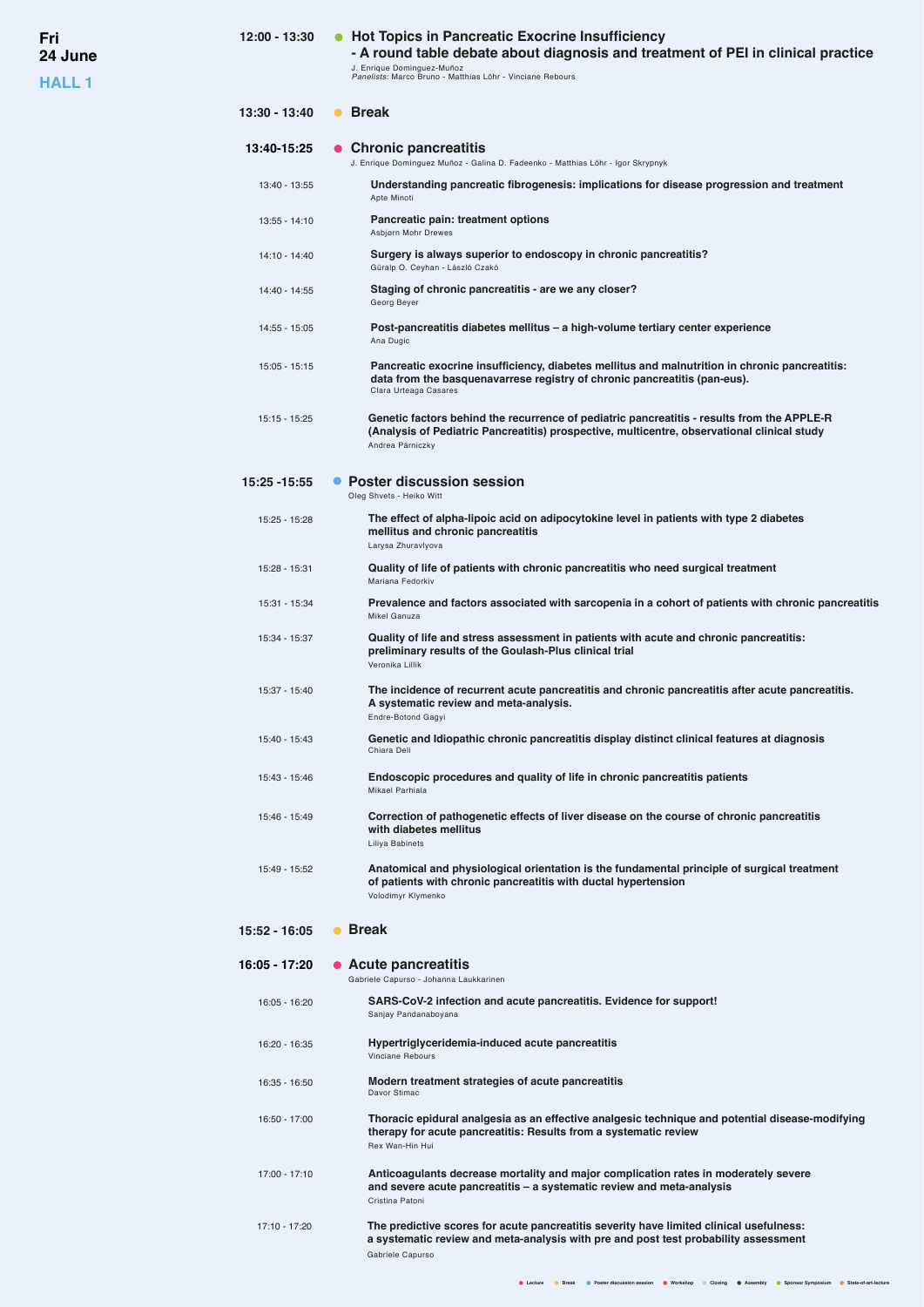| Fri            | 17:20 - 17:45   | • Poster discussion session                                                                                                                                                                                                    |
|----------------|-----------------|--------------------------------------------------------------------------------------------------------------------------------------------------------------------------------------------------------------------------------|
| 24 June        |                 | Stefan Krstevsky - Olexander Rotar                                                                                                                                                                                             |
| <b>HALL 1</b>  | 17:20 - 17:23   | SARS-CoV-2 infection is associated with an increased risk of idiopathic acute pancreatitis<br>but not pancreatic exocrine insufficiency or diabetes: long-term results of the COVIDPAN study<br>- ACPC-CV311<br>Chris Varghese |
|                | 17:23 - 17:26   | Results of treatment fluid collections in acute pancreatitis using minimally invasive procedures<br>- ACPC-IK220"<br>Igor Kryvoruchko                                                                                          |
|                | 17:26 - 17:29   | Strategy of Surgical Interventions in Patients with Complicated Acute<br><b>Necrotizing Pancreatitis - ACPC-IK524</b><br>Igor Khomiak                                                                                          |
|                | 17:29 - 17:32   | Comparison of presepsin and procalcitonin for prognosis of infectious complication<br>of acute necrotizing pancreatitis - ACPC-OH525<br>Oleksandr Hrama                                                                        |
|                | 17:32 - 17:35   | Post-discharge mortality is an overlooked outcome measure in acute pancreatitis.<br>A prospective international cohort analysis of 3237 patients - ACPC-DC755<br>Dóra Czapári                                                  |
|                | 17:35 - 17:38   | Correlation between abdominal perfusion pressure and timing of infection of pancreatic necrosis<br>in patients with acute severe pancreatitis - ACPC-OD546<br>Ivanna Shchyhel                                                  |
|                | 17:38 - 17:41   | Polymorphisms of the tumour necrosis factor alpha (TNF-a) gene and the severity<br>of acute pancreatitis: a systematic review and meta-analysis - ACPC-WC217<br>Wing Kiu Chou                                                  |
|                | 17:41 - 17:43   | Endocrine and exocrine insufficiency after a 2-year follow-up of acute pancreatitis:<br>preliminary results of the GOULASH-PLUS study - ACPC-AM1247<br>Vera Lillik                                                             |
|                | 18:30 - 19:45   | • General assembly                                                                                                                                                                                                             |
|                | 19:45 - 19:50   | • End of the congress day                                                                                                                                                                                                      |
|                |                 |                                                                                                                                                                                                                                |
| Sat<br>25 June | $09:00 - 10:00$ | • Signalling mechanisms in pancreatitis and pancreatic cancer<br>Maria del Pilar Acedo Nuñez - Juan Iovanna - Francisco X. Real - Aldo Scarpa                                                                                  |
| HALL 1         | 09:00 - 09:20   | Proinflammatory signaling pathways in the transition phase of pancreatitis<br>and pancreatic cancer<br>Hana Algül                                                                                                              |
|                | 09:20 - 09:40   | Towards the identification of cancer-associated fibroblast signaling underlying<br>pancreatic cancer aggressiveness<br>Corinne Bousquet                                                                                        |
|                | 09:40 - 10:00   | Complex lipids in pancreatic cancer – a neglected field<br>Julia Mayerle                                                                                                                                                       |
|                | 10:00 -10:55    | • Poster discussion session<br>Aldo Scarpa - Sergyi Tkach                                                                                                                                                                      |
|                | $10:00 - 10:05$ | Characterization of adhesion and migratory abilities of epithelial and mesenchymal pancreatic<br>cancer cell populations with different cancer stem cell properties - PCE-UY319<br>Umut-Ulas Yesilyurt                         |
|                | $10:05 - 10:10$ | Impact of cancer stem cell markers Nestin and Sox2 on cell migration of epithelial<br>and mesenchymal pancreatic cancer cells - PCE-AM428<br>Amelie Modi                                                                       |
|                | $10:10 - 10:15$ | Impact of targeted SHP2-inhibition +/- MAPK-Inhibition on metabolic rewiring<br>in pancreatic cancer - PCE-PH318<br>Philipp Hafner                                                                                             |
|                | $10:15 - 10:20$ | The effect of bile on pancreatic cancer, the importance of mucins - PCE-EG908<br>Eleonóra Gál                                                                                                                                  |
|                | 10:20 - 10:25   | Neuronal glutamate promotes pancreatic cancer cell migration through neuro-cancer synapses<br>that fuel the GRIN2D-EZH2-E2F1-RB pathway - PCE-LR342<br>Ren Lei                                                                 |
|                | $10:25 - 10:30$ | Organization of pancreatic acinar cells is regulated by stellate cells in a three-dimensional<br>co-culture model - CMB-MB202<br>Merja Bläuer                                                                                  |
|                | 10:30 - 10:35   | POLr3K Regulates Pancreatic Ductal Adenocarcinoma Cell Growth via miR-30d-5p - CMB-YY907<br>Malte Buchholz                                                                                                                     |
|                | $10:35 - 10:40$ | The inhibition of the mitochondrial Na+/Ca2+ exchanger prevents acinar cell damage<br>in acute pancreatitis in mice - ACPE-NC611<br>Noémi Csákány-Papp                                                                         |